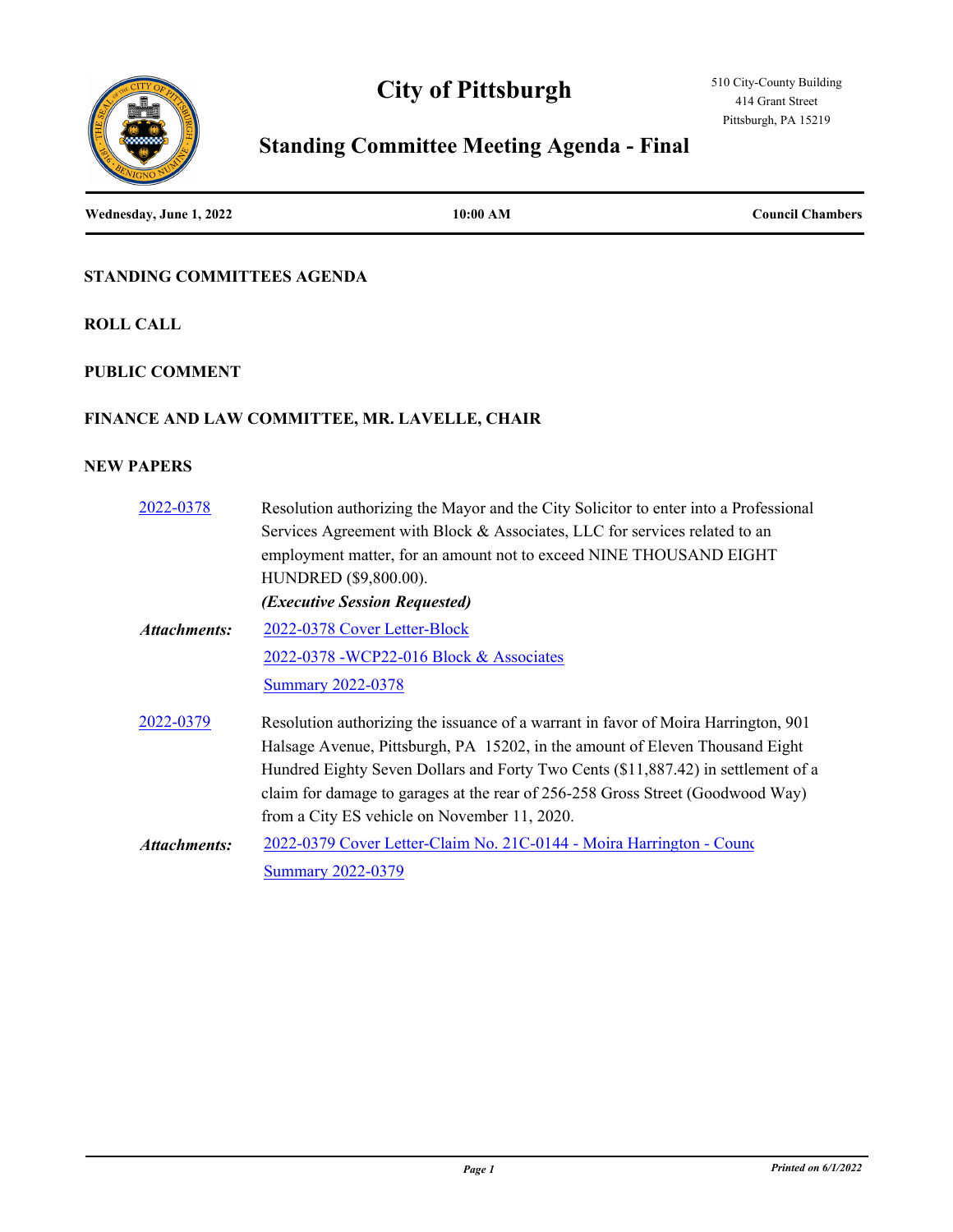#### **INVOICES**

#### **INVOICES FOR COUNCIL APPROVAL**

**The following departmental invoices not covered under a contract with the City shall be paid by the City Controller after the invoices have been approved by City Council at the June 1st Standing Committees meeting. A completed standard form detailing the expenditures is attached to all of the below listed invoices. No payments will be made to any of the below listed vendors prior the approval of City Council.** 

#### **CITY COUNCIL**

**Boone, Patsy – winter/spring intern (Dist. 8) 1,000.00 Burny, Mohammed – reimb/Annual Business Awards Luncheon ticket (Dist. 1) 103.49 Charland, Robert – reimb/office coffee (Dist. 3) 14.95 Marabello, Lori – reimb/luncheon decorations 60.91 North Eastern Uniforms – Council shirts (Dist. 9) 129.00 Northside Leadership Conference – donation (Dist. 1) 200.00 Spectra Associates – custom minute books 1,156.50 Stadelman, Sally – reimb/tickets/2022 Community Dev. Summit (Dist. 1) 200.00 Weiland, Kate – professional services 3,000.00**

#### **HUMAN RESOURCES**

**The LJS Group – Half-page color ad in Talk Magazine 910.00 Scranton Corp. - Printer and stacker for test reading 1,500.00**

#### **PLANNING**

**Gregory, William – reimbursement for APA membership 623.50 Everett, Stephanie Joy – Zip ties for Oakland Plan strategy posters 85.68**

#### **FIRE**

**Overhead Door Co. of Greater Pgh - Garage door remote control 105.34 Bucks County Communit College - Firefighter Instructor certification 150.00 Life-Assist, Inc. - Medical Supplies 52.92 Bound Tree Medical, LLC - Medical Supplies 146.40**

#### **EMS**

**Pfund Superior Sales Co. Inc. – Brackets for Hurst Rescue Tool (M-6) 490.00 Pfund Superior Sales Co. Inc. – Brackets for Hurst Rescue Tool (M-10, 14, 25) 1,470.00 Pfund Superior Sales Co. Inc. – Brackets to hold Hurst Rescue Tool (M-19) 640.00 Munhall Area Prehospital Services – Reimb/EMS Coverage at PPS Track Champ. 607.92 Dobbins, Chris – reimbursement for Technician re-certification 55.00**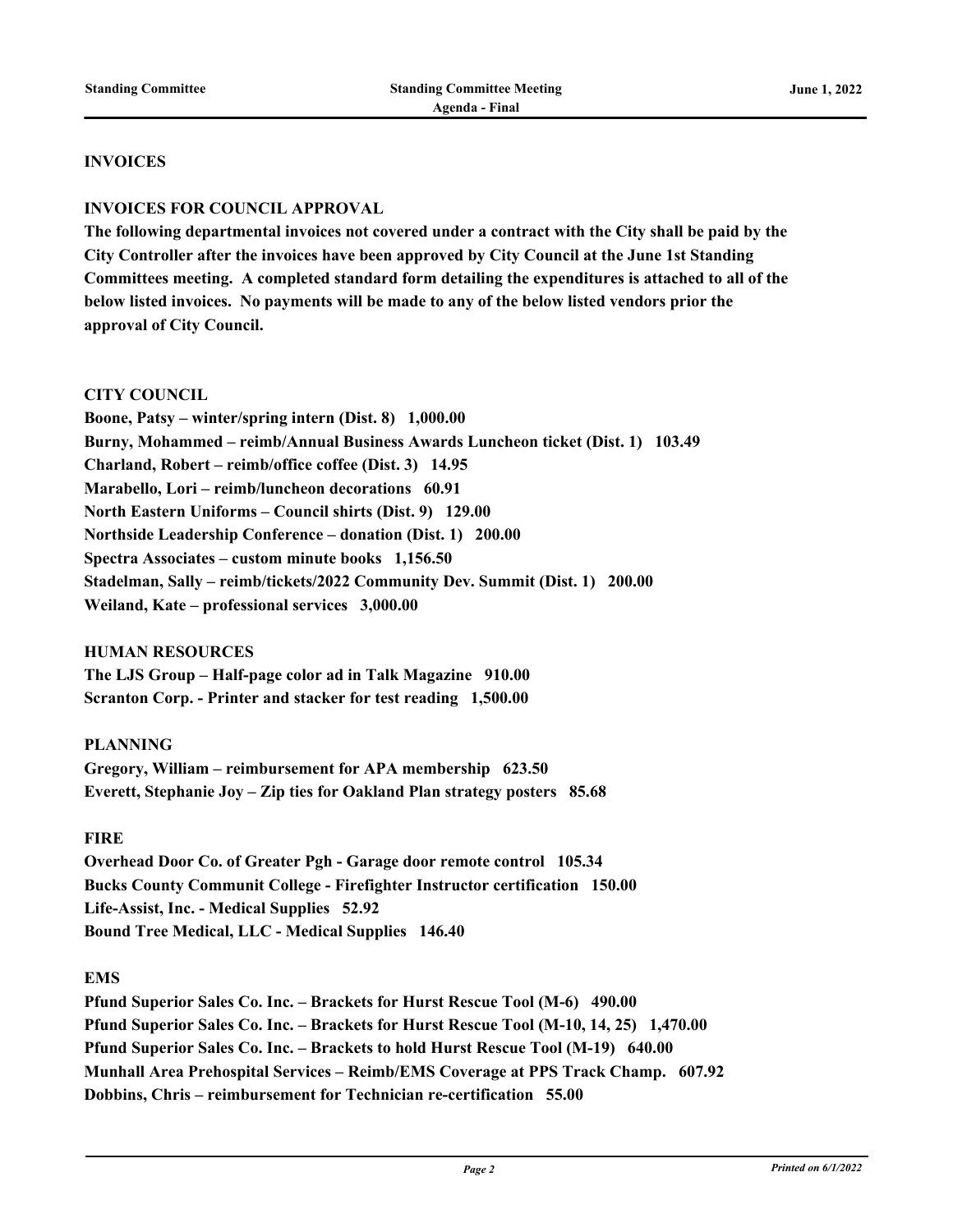## **PUBLIC WORKS**

**Riedell Shoes, Inc. – Equipment rentals/skates 1,387.00 Marcelle Newman – Reimb/catering for Public Works Week Picnic 3,374.62**

#### **PLI**

**Mariani, Mark – reimbursement for state certification 54.85 Brown, Andrew - reimbursement for state certification 54.85 Sperry, William - reimbursement for state certification 54.85 Matthews, Christa - reimbursement for state certification 54.85**

#### **PARKS & RECREATION**

**Smallwood, Maya – reimbursement for Arts/Tech Training 240.50**

**CPRB Peters, Charles – Taser/Level 4 Use of Force Report 1,000.00**

#### **INTRA DEPARTMENTAL TRANSFERS**

## **P-CARD APPROVALS**

#### **PUBLIC SAFETY SERVICES COMMITTEE, MR. O'CONNOR, CHAIR**

#### **DEFERRED PAPERS**

| 2022-0032 | Ordinance amending and supplementing the Pittsburgh Code of Ordinances, Title       |
|-----------|-------------------------------------------------------------------------------------|
|           | One: Administrative, Article Three: Organization, Chapter 116: Department of Public |
|           | Safety by adding a new section, "§ 116.17 - Regulation of Pedestrians Stops by      |
|           | Officers of the Bureau of Police."                                                  |
|           | <b>SPONSOR /S: COUNCIL MEMBER BURGESS AND COUNCIL MEMBER</b>                        |
|           | <b>KRAUS</b>                                                                        |

| 2022-0380           | Resolution authorizing the Mayor along with the Directors of the Departments of    |  |
|---------------------|------------------------------------------------------------------------------------|--|
|                     | Public Safety and Public Works to enter on behalf of the City of Pittsburgh into a |  |
|                     | lease agreement or agreements with WAG 2 LLC for the property located at 510       |  |
|                     | McDonald St., Pittsburgh, PA 15206, for a cost not to exceed ONE MILLION           |  |
|                     | EIGHTY THOUSAND FIVE HUNDRED AND FIFTY DOLLARS (\$1,080,550).                      |  |
| <b>Attachments:</b> | 2022-0380 Cover Letter-Police N&V warehouse lease letter                           |  |
|                     | <b>Summary 2022-0380</b>                                                           |  |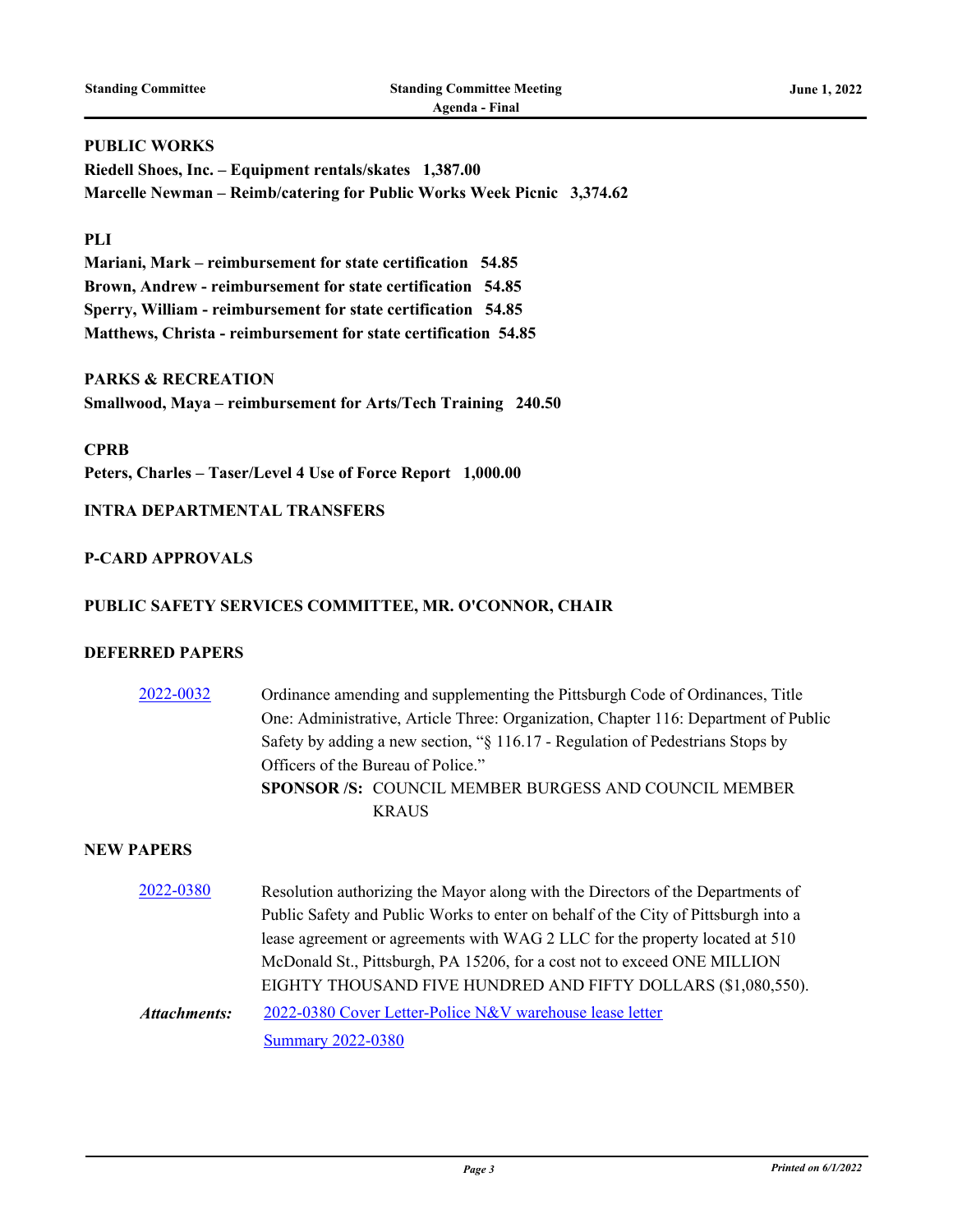#### **PUBLIC WORKS COMMITTEE, MR. COGHILL, CHAIR**

#### **NEW PAPERS**

| 2022-0375    | Resolution further amending Resolution No. 840 of 2019, effective December 23, |
|--------------|--------------------------------------------------------------------------------|
|              | 2019, as amended, entitled "Resolution adopting and approving the 2020 Capital |
|              | Budget and the 2020 Community Development Block Grant Program, and the 2020    |
|              | through 2025 Capital Improvement Program" by reducing FACILITY                 |
|              | IMPROVEMENTS - SPORTS FACILITES by \$100,000.00 and increasing PLAY            |
|              | AREA IMPROVEMENTS by \$100,000.00.                                             |
| Attachments: | 2022-0375 Cover Letter-2020 Mandela Park Letter 051222 Signed                  |
|              | <b>Summary 2022-0375</b>                                                       |

#### **LAND USE AND ECONOMIC DEVELOPMENT COMMITTEE, MR. WILSON, CHAIR**

#### **DEFERRED PAPERS**

[2022-0065](http://pittsburgh.legistar.com/gateway.aspx?m=l&id=/matter.aspx?key=27364) Resolution amending Resolution number 863 of 2018, entitled "adopting and approving the 2019 Community Development Block Grant Program" by transferring remaining funds from the James Street Step Reconstruction project to the North Side Christian Health Center (\$76,000) and Traffic Calming (\$14,220.54) **SPONSOR /S:** COUNCIL MEMBER WILSON

*Attachments:* [Summary 2022-0065](http://pittsburgh.legistar.com/gateway.aspx?M=F&ID=61f71b04-da01-4eef-9ab2-58035195a3f9.docx)

# **INNOVATION, PERFORMANCE AND ASSET MANAGEMENT COMMITTEE, MRS. STRASSBURGER, CHAIR**

| 2022-0381    | Resolution amending Resolution No. 540 of 2021, which authorized the Mayor and        |  |
|--------------|---------------------------------------------------------------------------------------|--|
|              | Director of Innovation & Performance, on behalf of City of Pittsburgh to enter into a |  |
|              | Professional Service Agreement (s) and/or Amendments with Planet Technologies for     |  |
|              | essential support and maintenance services for the continued operation of CITY'S      |  |
|              | SAAS email and data file collaboration to increase the authorized contract amount by  |  |
|              | \$99,000 to continue SAAS email and data file services from Planet Evolve to access   |  |
|              | the Microsoft Library for training, reporting and customized materials, to provide    |  |
|              | Office 365 and Azure administrative and managed services support and provide a        |  |
|              | block of hours for resolution of Microsoft Multi Tenant Azure issues                  |  |
| Attachments: | 2022-0381 Cover Letter-Planet Amendment 2022 letter                                   |  |
|              | 2022-0381 -WCP22-015 Planet Technologies                                              |  |
|              | <b>Summary 2022-0381</b>                                                              |  |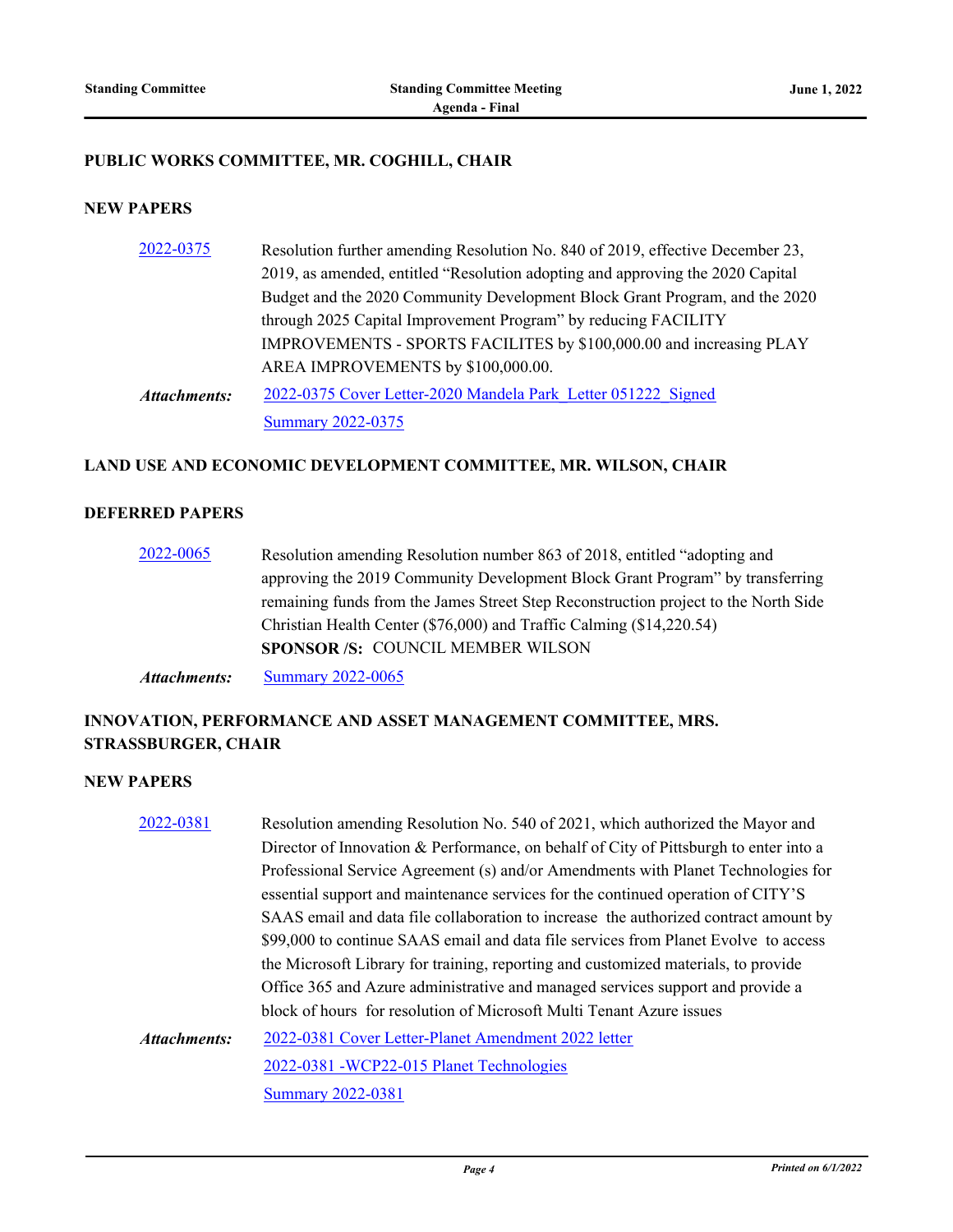# **INTERGOVERNMENTAL AFFAIRS COMMITTEE, MS. GROSS, CHAIR**

# **SUPPLEMENTAL - NEW PAPERS**

| 2022-0398           | Resolution further amending Resolution No. 840 of 2019, effective December 23,      |
|---------------------|-------------------------------------------------------------------------------------|
|                     | 2019, as amended, entitled "Resolution adopting and approving the 2020 Capital      |
|                     | Budget and the 2020 Community Development Block Grant Program, and the 2020         |
|                     | through 2025 Capital Improvement Program" by reducing PUBLIC SAFETY                 |
|                     | TRAINING FACILITY by \$191,910 and increasing MAJOR DEVELOPMENTS                    |
|                     | by \$191,910.                                                                       |
| <b>Attachments:</b> | 2022-0398 Cover Letter Penn Circle Letter Waive rule 8 JP Signed                    |
|                     | <b>Summary 2022-0398</b>                                                            |
| 2022-0399           | Resolution amending resolution No. 796 of 2018, entitled "Resolution authorizing a  |
|                     | Cooperation Agreement or Agreements with the Urban Redevelopment Authority of       |
|                     | Pittsburgh, in connection with the URA's application for a Redevelopment Assistance |
|                     | Capital Program grant of up to \$1,000,000,00, for the Oliver Bath House            |
|                     | Rehabilitation project" to increase the grant amount to up to \$2,000,000.00 and    |
|                     | authorize spending.                                                                 |
| Attachments:        | 2022-0399 Cover Letter PW                                                           |
|                     | <b>Summary 2022-0399</b>                                                            |
|                     |                                                                                     |

## **DEFERRED PAPERS**

| 2022-0286           | Resolution requesting the approval of an inter-municipal transfer of a restaurant liquor |
|---------------------|------------------------------------------------------------------------------------------|
|                     | license, License No. E-4776 from Komer Pub. LLC, 4 Bower Hill Rd, Mount                  |
|                     | Lebanon, PA 15228, to Applicant, Pasha Cafe, LLC, c/o Selimcan Akyuz, 808 Ivy            |
|                     | Street, Pittsburgh, PA 15232, for the premises located at 808 Ivy Street, Pittsburgh,    |
|                     | PA 15232, known as Pasha Cafe, pursuant to amended Pennsylvania Liquor Code,             |
|                     | $§4-461.$                                                                                |
|                     | (Public Hearing held 5/26/22)                                                            |
| <b>Attachments:</b> | 2022-0286 Memo Pasha Cafe, LLC                                                           |
|                     | 2022-0286 LiquorLicenseApplication - Pasha Cafe, LLC (Insite)                            |